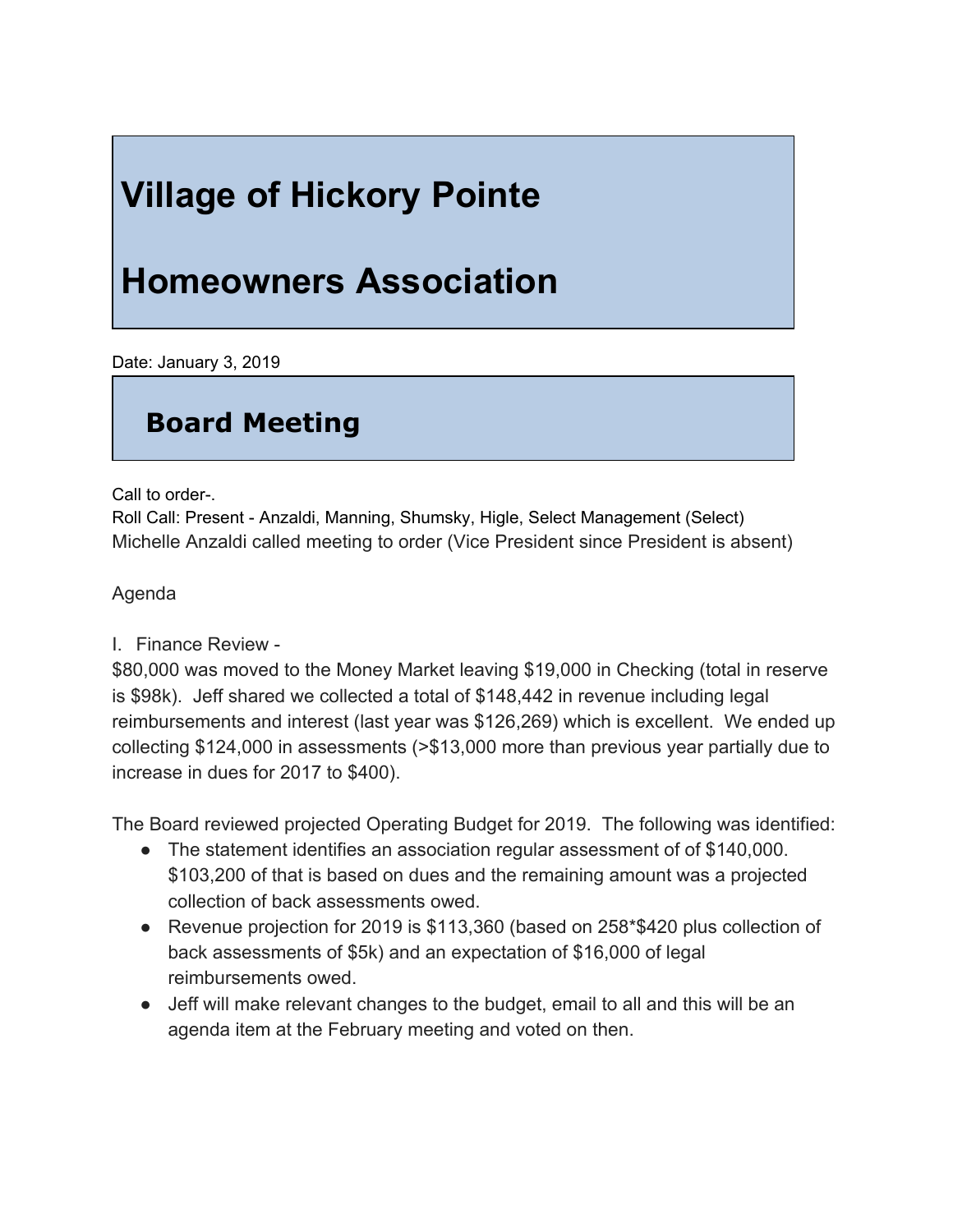II. Minutes - Michelle moved to approve December minutes, Jeremy seconded. Motion carried. Laura will post to website.

III. Reserve Discussion- Laura had requested of the firm who prepared the Reserve to clarify their supposition of increase of dues 5% per annum. Jeff had thought that might be a mistake and that if his supposition is correct, the company who prepared the Reserve study should make necessary changes and resubmit so information can be shared with Homeowners. Jeff shared the updated Reserve. Michelle will remove highlights and email to Laura who will post for Homeowners.

IV. Items for Maintenance and Repair Recommendations: Tabled due to the President (Laurie) not able to be present. Carry over to February meeting. *Status: The Board identified the following priorities. (Laurie will reach out to Management Company for timing on quotes and work with hopes they have a focus in the spring):*

*a. Grading and fill at catch basin at the east side of Nutmeg Park- Jeff suggested having this done when the hydroseeding occurs. This should be a priority in the Spring.*

*b. Clean all catch basin sumps and then continue cleaning on a regular basis.*

*c. Remove heavy brush and trees from detention basin inlet pipe and outlet structure.*

*d. Repair or replace bituminous paths at parks. Additional hydroseeding should occur along the paths.*

Tabled for discussion while Laurie is present.

V. Dues Discussion- Select Management reported notice of dues were sent to Homeowners.

VI. Another fence has been identified. The Board requested the management company to send a letter requesting the approval letter that allowed the fence. Select requested a copy of the approval letter and if there was no approval the fence will need to be removed. No response has been received.

VII. Board discussed Agenda for annual meeting. Previous discussion identified including reminding homeowners of aging houses and bylaws.

VIII. Status of estimates -Tabled until the next meeting when the President (Laurie) can be present.